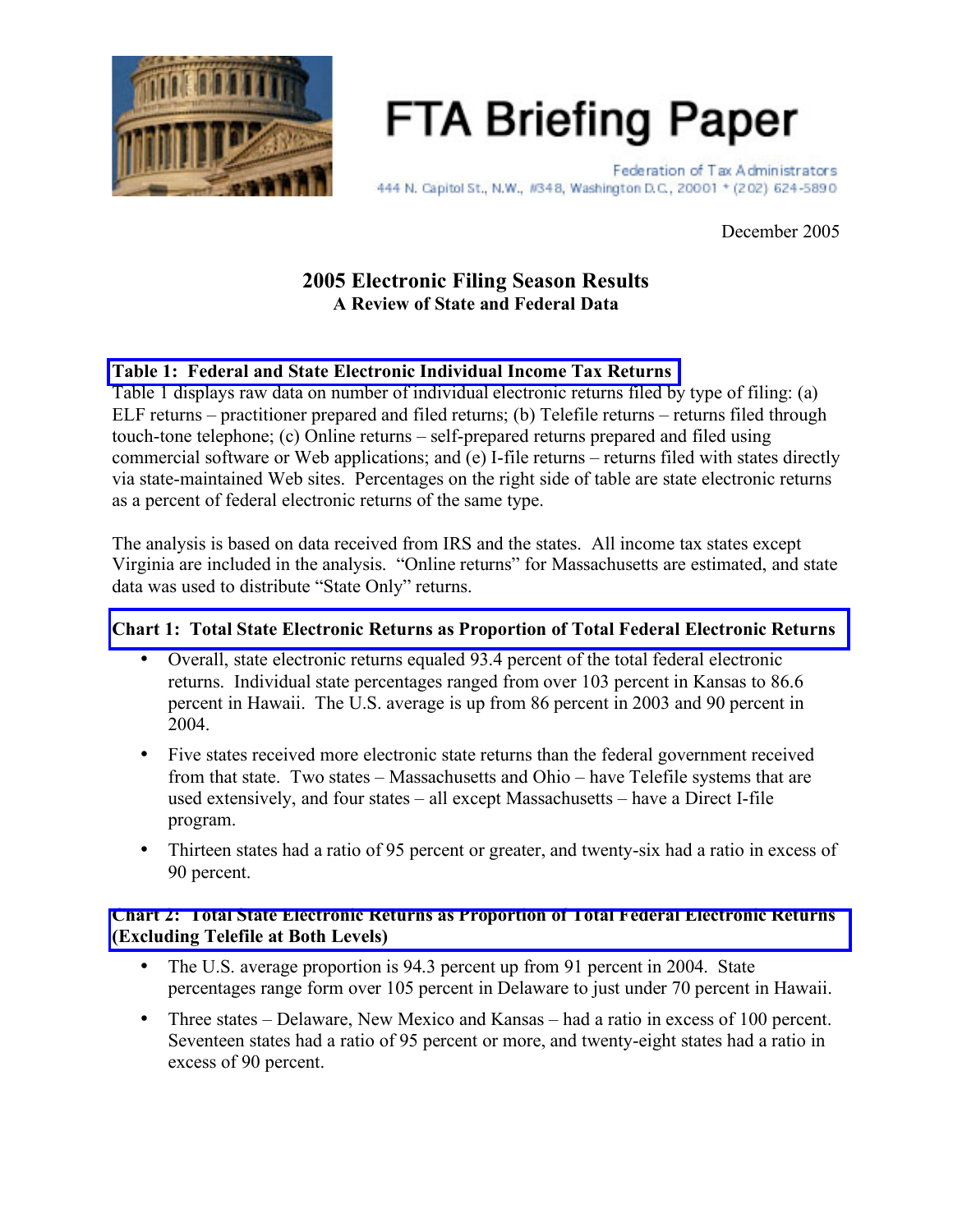### **Chart 3:State [Practitioner-filed](#page-6-0) Electronic Returns as Proportion of Federal Practitionerfiled Returns**

- The U.S. average ratio is 97.3 percent, up from 94 percent in 2003 and 2004. State percentages range from over 106 percent in Kansas to 73 percent in Hawaii.
- Eleven states received more practitioner-filed returns than did the federal government from that state (presumably due to "state only" returns.) Only three states had a ratio of less than 90 percent.

## **Chart 4: State Online Returns as [Proportion](#page-7-0) of Federal Online Returns**

- The U.S. average ratio is 69.4 percent, appreciably lower than for practitioner-filed or total returns. In 2004, the ratio was 67 percent. The rapid growth in Free File returns (shown in this category) may partially account for the lower ratio since not all states receive Free File returns, and state filing thresholds for Free File were more stringent than at the federal level.
- The ratio ranges from a high of 93 percent in Minnesota to less than 50 percent in Louisiana, Pennsylvania and Illinois.
- These ratios reflect the influence of the Free File Alliance. Of the thirteen states with the lowest ratios, 11 offer a Direct I-file option, meaning the Free File Alliance does not offer services in the state.

## **Chart 5: State Online and Direct I-file Returns as [Proportion](#page-8-0) of Federal Online Returns**

- Adding I-file returns increases the ratio of state to federal self-prepared returns to just under 85 percent, and the range runs from 123 percent in New Mexico to 53.6 percent in West Virginia.
- Four states New Mexico, Delaware, Maine and Maryland receive more self-prepared electronic returns than does the federal government. Of the seventeen states with the highest ratio, all but Minnesota administer a Direct I-file option, implying that the I-file programs more than compensate for the absence of a Free File program.
- There is some regional variation here in that of the seventeen states with the lowest ratio, seven are in the Southeast part of the country.

### **Chart 6: Online and I-file Returns as [Proportion](#page-9-0) of Total Electronic Returns (Excluding Telefile)**

• Self-prepared electronic returns are a substantial proportion of electronic returns in a number of states. They comprise more than 30 percent of all electronic returns in eight states, and they amount to more than one fifth of all electronic returns in 25 states.

## **Chart 7: Proportion of All State Returns Received [Electronically](#page-10-0)**

• In the 2005 filing season, states received 48 percent of all returns electronically. This is up from 42 percent in 2004 and 31 percent in 2003.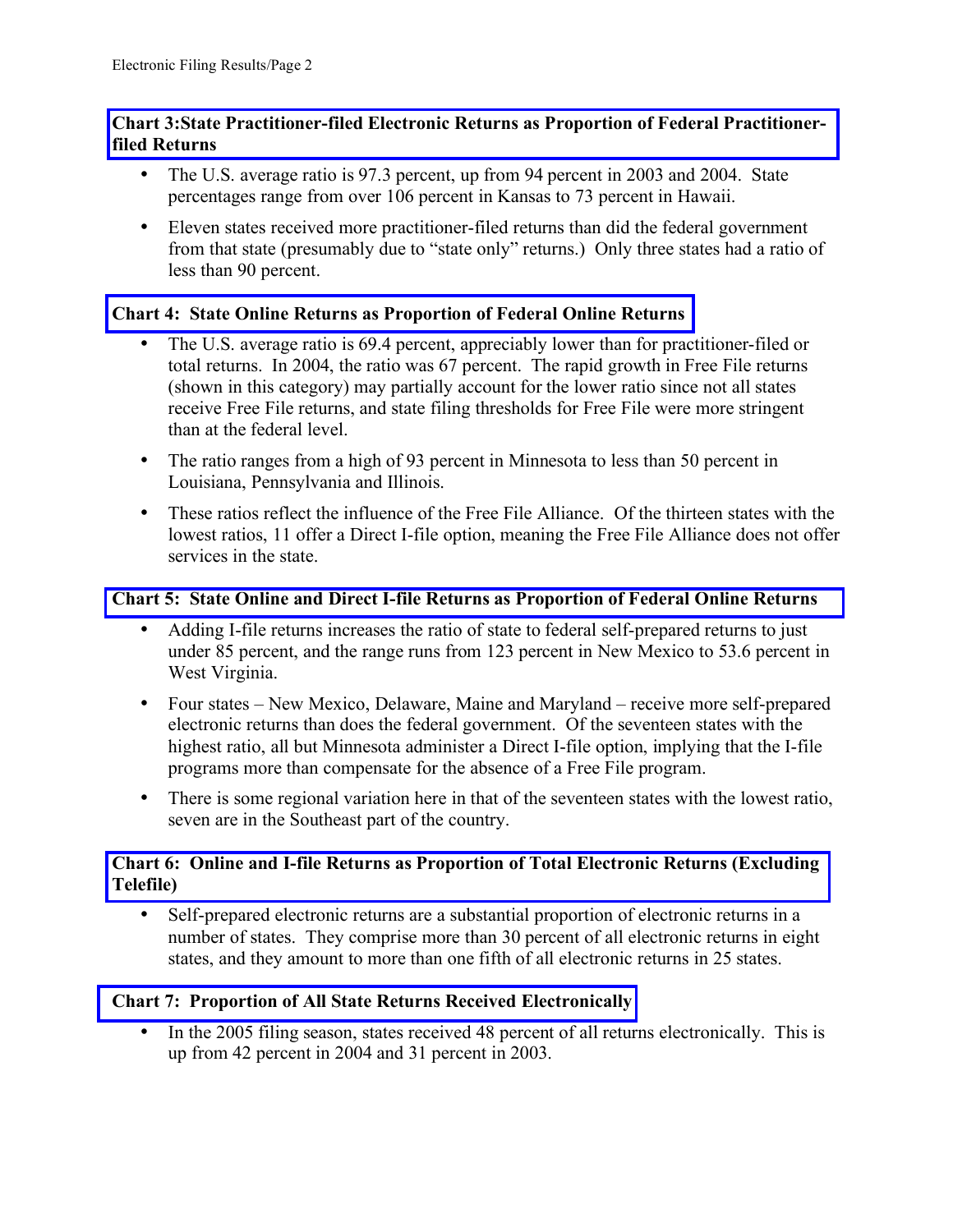• Eleven states received more than one half of their returns electronically, and two – Iowa and Minnesota – received more than 60 percent electronically. Four out of the top five states have an electronic filing mandate in place

#### **Conclusion**

- State electronic filing continues to increase at a faster rate than federal electronic filing.
- States have, to a considerable degree, exhausted their ability to grow the e-file market by simply capturing taxpayers that were filing an electronic federal return, but not an electronic state return. There is still room in a number of states to pick up additional returns by picking up federal online return filers.
- I-file programs appear to offset the lack of Free File offerings and to generate "additional" electronic returns, i.e., returns beyond that that would be expected from looking at federal returns.

### **FTA** Contacts: Ryan Burruss ryan.burruss@taxadmin.org Harley Duncan harley.duncan@taxadmin.org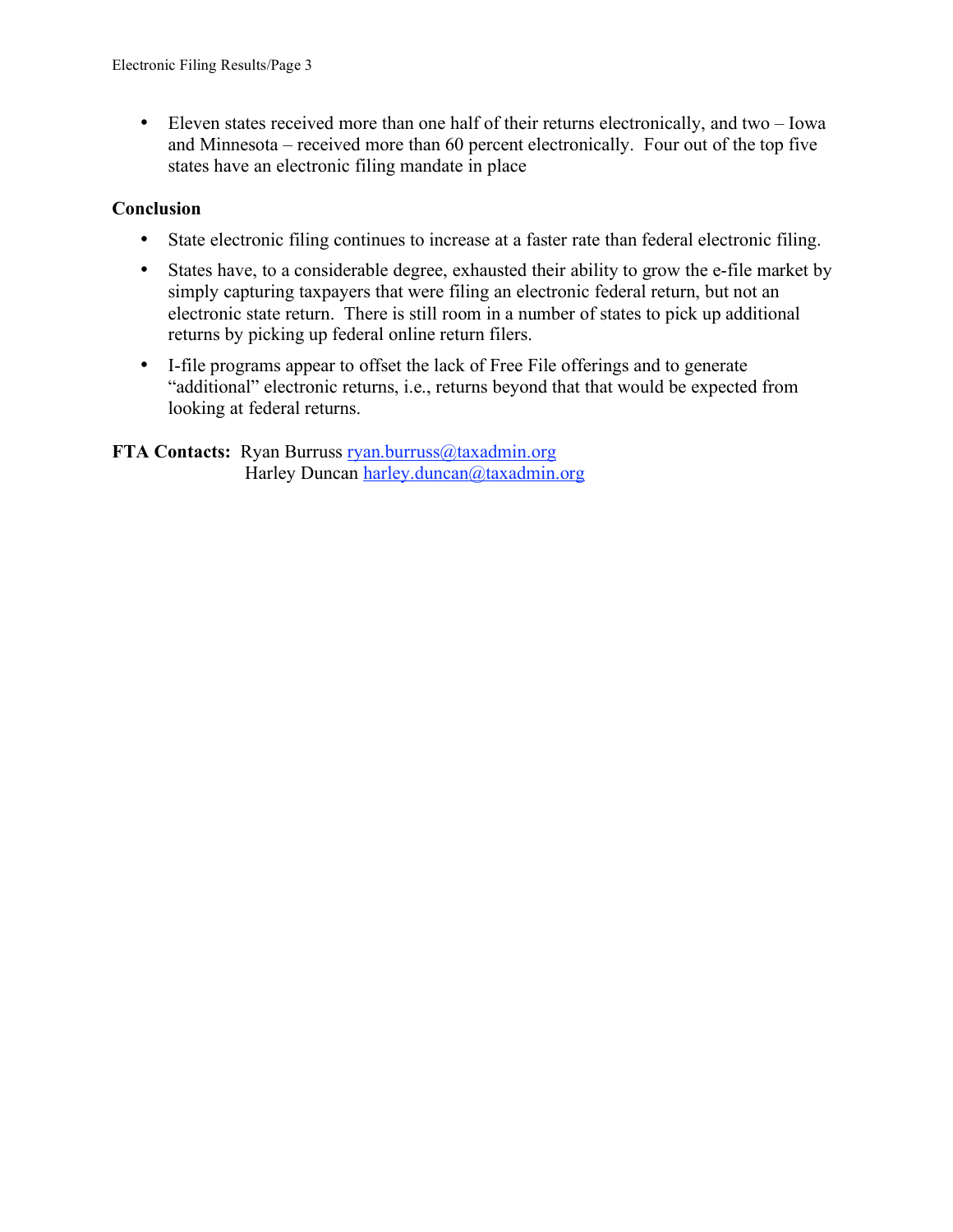<span id="page-3-0"></span>

|                       |                        |                    |                         |                       |                      |                  |                                    |           |                          | <b>State as Percent of Federal</b> |            |                 |               |          | Online+Ifile |                          |
|-----------------------|------------------------|--------------------|-------------------------|-----------------------|----------------------|------------------|------------------------------------|-----------|--------------------------|------------------------------------|------------|-----------------|---------------|----------|--------------|--------------------------|
| <b>State</b>          | <b>Federal Returns</b> | <b>Federal ELF</b> | <b>Federal Telefile</b> | <b>Federal Online</b> | <b>State Returns</b> | <b>State ELF</b> | <b>State Telefile State Online</b> |           | <b>I-File</b>            | <b>Total</b>                       | <b>ELF</b> | <b>Telefile</b> | <b>Online</b> | ex. Tele | w/l-file     | <mark>เร % of Tot</mark> |
| <b>Alabama</b>        | 1,151,964              | 888,757            | 32,844                  | 230,363               | 914,406              | 766,990          |                                    | 147,416   |                          | 79.4%                              | 86.3%      | 0.0%            | 64.0%         | 81.7%    | 64.0%        | 16.1%                    |
| Arizona               | 1,192,09               | 810,599            | 33,067                  | 348,425               | 1,015,547            | 752,204          |                                    | 263,343   |                          | 85.2%                              | 92.8%      | 0.0%            | 75.6%         | 87.6%    | 75.6%        | 25.9%                    |
| <b>Arkansas</b>       | 680.828                | 527.718            | 26.083                  | 127.027               | 596.503              | 500.329          | 18,820                             | 77.354    | $\overline{\phantom{a}}$ | 87.6%                              | 94.8%      | 72.2%           | 60.9%         | 88.2%    | 60.9%        | 13.4%                    |
| California            | 8,453,507              | 6,738,167          | 216,767                 | 1,498,573             | 8,174,194            | 6,822,855        |                                    | 1,187,501 | 163,838                  | 96.7%                              | 101.3%     | 0.0%            | 79.2%         | 99.2%    | 90.2%        | 16.5%                    |
| Colorado              | 973,158                | 602,744            | 41,119                  | 329,295               | 940,223              | 591,350          | 23,132                             | 221,482   | 104,259                  | 96.6%                              | 98.1%      | 56.3%           | 67.3%         | 98.4%    | 98.9%        | 35.5%                    |
| <b>Connecticut</b>    | 764,769                | 522,496            | 53,158                  | 189,115               | 763,442              | 484,922          | 109,764                            | 106,339   | 62,417                   | 99.8%                              | 92.8%      | 206.5%          | 56.2%         | 91.9%    | 89.2%        | 25.8%                    |
| D.C.                  | 124,474                | 81,976             | 2,887                   | 39,611                | 109,930              | 75,176           |                                    | 25,469    | 9,285                    | 88.3%                              | 91.7%      | 0.0%            | 64.3%         | 90.4%    | 87.7%        | 31.6%                    |
| <b>Delaware</b>       | 200,522                | 130,523            | 9,997                   | 60,002                | 200,956              | 127,893          |                                    | 31,606    | 41,457                   | 100.2%                             | 98.0%      | 0.0%            | 52.7%         | 105.5%   | 121.8%       | 36.4%                    |
| Georgia               | 2,179,250              | 1,533,693          | 78,602                  | 566,955               | 2,044,537            | 1,516,219        | 56,558                             | 471,760   |                          | 93.8%                              | 98.9%      | 72.0%           | 83.2%         | 94.6%    | 83.2%        | 23.7%                    |
| <b>Hawaii</b>         | 246.941                | 172,206            | 11.415                  | 63.320                | 164,400              | 125.733          |                                    | 35.399    | 3,268                    | 66.6%                              | 73.0%      | 0.0%            | 55.9%         | 69.8%    | 61.1%        | 23.5%                    |
| Idaho                 | 341,582                | 233,506            | 11,390                  | 96,686                | 308,061              | 231,477          |                                    | 76,584    |                          | 90.2%                              | 99.1%      | 0.0%            | 79.2%         | 93.3%    | 79.2%        | 24.9%                    |
| <b>Illinois</b>       | 2,782,345              | 1,894,706          | 170,190                 | 717,449               | 2,434,193            | 1,748,427        | 112,752                            | 319,125   | 253,889                  | 87.5%                              | 92.3%      | 66.3%           | 44.5%         | 88.9%    | 79.9%        | 24.7%                    |
| Indiana               | 1,542,452              | 1,037,835          | 87.595                  | 417.022               | 1,351,213            | 963,237          | 57,008                             | 261,575   | 69,393                   | 87.6%                              | 92.8%      | 65.1%           | 62.7%         | 89.0%    | 79.4%        | 25.6%                    |
| lowa                  | 898,910                | 697,629            | 32,164                  | 169,117               | 868,684              | 713,018          | 19,805                             | 135,861   |                          | 96.6%                              | 102.2%     | 61.6%           | 80.3%         | 97.9%    | 80.3%        | 16.0%                    |
| <b>Kansas</b>         | 672,339                | 474,760            | 31,788                  | 165,791               | 694,199              | 506,636          | 37,113                             | 107.294   | 43,156                   | 103.3%                             | 106.7%     | 116.8%          | 64.7%         | 102.6%   | 90.7%        | 22.9%                    |
| <b>Kentucky</b>       | 996,465                | 745,804            | 54,284                  | 196,377               | 858,043              | 673,758          | 40,930                             | 143,355   | $\sim$                   | 86.1%                              | 90.3%      | 75.4%           | 73.0%         | 86.7%    | 73.0%        | 17.5%                    |
| Louisiana             | 993.408                | 713.183            | 36.892                  | 243.333               | 860.919              | 671.015          |                                    | 114.699   | 75.205                   | 86.7%                              | 94.1%      | 0.0%            | 47.1%         | 90.0%    | 78.0%        | 22.1%                    |
| <b>Maine</b>          | 266,975                | 159,454            | 26,159                  | 81,362                | 253,551              | 145,425          | 20,715                             | 50,05     | 37,360                   | 95.0%                              | 91.2%      | 79.2%           | 61.5%         | 96.7%    | 107.4%       | 37.5%                    |
| Maryland              | 1,177,113              | 748,482            | 55,722                  | 372,909               | 1,136,571            | 726,762          | 31,754                             | 264,570   | 113,485                  | 96.6%                              | 97.1%      | 57.0%           | 70.9%         | 98.5%    | 101.4%       | 34.2%                    |
| Mass.                 | 1.540.710              | 1.042.186          | 124.736                 | 373,788               | 1.589.931            | 1,095,069        | 223,455                            | 271.407   | $\sim$                   | 103.2%                             | 105.1%     | 179.1%          | 72.6%         | 96.5%    | 72.6%        | 19.9%                    |
| <b>Michigan</b>       | 2,939,782              | 2,160,782          | 118,994                 | 660,006               | 2,740,314            | 2,228,632        |                                    | 511,682   |                          | 93.2%                              | 103.1%     | 0.0%            | 77.5%         | 97.1%    | 77.5%        | 18.7%                    |
| Minnesota             | 1.616.783              | 1.183.160          | 79.285                  | 354.338               | 1.519.103            | 1,189,110        |                                    | 329.993   |                          | 94.0%                              | 100.5%     | 0.0%            | 93.1%         | 98.8%    | 93.1%        | 21.7%                    |
| <b>Mississippi</b>    | 704,892                | 553,111            | 21,248                  | 130,533               | 593,905              | 498,560          | 5,256                              | 90,089    | $\sim$                   | 84.3%                              | 90.1%      | 24.7%           | 69.0%         | 86.1%    | 69.0%        | 15.3%                    |
| <b>Missouri</b>       | 1,434,413              | 1,029,694          | 81,006                  | 323,713               | 1,338,747            | 1,042,776        | 53,577                             | 242,394   | $\tilde{\phantom{a}}$    | 93.3%                              | 101.3%     | 66.1%           | 74.9%         | 95.0%    | 74.9%        | 18.9%                    |
| <b>Montana</b>        | 243,194                | 179,380            | 14,675                  | 49,139                | 224,653              | 176,473          | 13,863                             | 34,317    |                          | 92.4%                              | 98.4%      | 94.5%           | 69.8%         | 92.2%    | 69.8%        | 16.3%                    |
| <b>Nebraska</b>       | 461,233                | 313,564            | 32,785                  | 114,884               | 454,502              | 322,683          | 34,784                             | 85,759    | 11,276                   | 98.5%                              | 102.9%     | 106.1%          | 74.6%         | 98.0%    | 84.5%        | 23.1%                    |
| <b>New Jersey</b>     | 1.825.706              | 1.395.211          | 80.389                  | 350.106               | 1.729,555            | 1.347.199        | 86,860                             | 223.435   | 72.061                   | 94.7%                              | 96.6%      | 108.0%          | 63.8%         | 94.1%    | 84.4%        | 18.0%                    |
| <b>New Mexico</b>     | 441,695                | 298,825            | 15,954                  | 126,916               | 444,292              | 287,832          |                                    | 72,848    | 83,612                   | 100.6%                             | 96.3%      | 0.0%            | 57.4%         | 104.4%   | 123.3%       | 35.2%                    |
| <b>New York</b>       | 3,268,36               | 2,483,298          | 122,305                 | 662,758               | 3,101,647            | 2,554,663        |                                    | 546,984   |                          | 94.9%                              | 102.9%     | 0.0%            | 82.5%         | 98.6%    | 82.5%        | 17.6%                    |
| <b>North Carolina</b> | 2.012.010              | 1.429.907          | 63.981                  | 518,122               | 1.764.959            | 1,357,137        |                                    | 407.822   | $\overline{\phantom{a}}$ | 87.7%                              | 94.9%      | 0.0%            | 78.7%         | 90.6%    | 78.7%        | 23.1%                    |
| <b>North Dakota</b>   | 175,259                | 127,187            | 10,439                  | 37,633                | 147,295              | 122,949          |                                    | 24,346    |                          | 84.0%                              | 96.7%      | 0.0%            | 64.7%         | 89.4%    | 64.7%        | 16.5%                    |
| <b>Ohio</b>           | 2,715,831              | 1.727.404          | 217,478                 | 770,949               | 2,745,270            | 1,639,514        | 375.973                            | 426.272   | 303.511                  | 101.1%                             | 94.9%      | 172.9%          | 55.3%         | 94.8%    | 94.7%        | 30.8%                    |
| Oklahoma              | 826,584                | 572,180            | 33,805                  | 220,599               | 711,589              | 516,743          | 23,664                             | 171,182   | $\mathbf{r}$             | 86.1%                              | 90.3%      | 70.0%           | 77.6%         | 86.8%    | 77.6%        | 24.9%                    |
| Oregon                | 806.898                | 537.028            | 35.301                  | 234.569               | 749.496              | 553.192          |                                    | 196.304   | $\blacksquare$           | 92.9%                              | 103.0%     | 0.0%            | 83.7%         | 97.1%    | 83.7%        | 26.2%                    |
| Penn.                 | 2,633,479              | 1,655,085          | 237,675                 | 740,719               | 2,496,654            | 1,345,222        | 468,507                            | 338,53    | 344,394                  | 94.8%                              | 81.3%      | 197.1%          | 45.7%         | 84.7%    | 92.2%        | 33.7%                    |
| <b>Rhode Island</b>   | 225,878                | 163,057            | 14,744                  | 48,077                | 185,154              | 153,471          |                                    | 31,683    |                          | 82.0%                              | 94.1%      | 0.0%            | 65.9%         | 87.7%    | 65.9%        | 17.1%                    |
| <b>South Carolina</b> | 1.135,069              | 868.666            | 34.067                  | 232.336               | 1.078,322            | 865.825          |                                    | 180.069   | 32.428                   | 95.0%                              | 99.7%      | 0.0%            | 77.5%         | 97.9%    | 91.5%        | 19.7%                    |
| Utah                  | 523,873                | 326,989            | 23,200                  | 173,684               | 476,566              | 319,098          |                                    | 130,216   | 27,252                   | 91.0%                              | 97.6%      | 0.0%            | 75.0%         | 95.2%    | 90.7%        | 33.0%                    |
| Vermont               | 133,438                | 84,346             | 12,000                  | 37,092                | 113,259              | 87,677           |                                    | 25,582    |                          | 84.9%                              | 103.9%     | 0.0%            | 69.0%         | 93.3%    | 69.0%        | 22.6%                    |
| <b>West Virginia</b>  | 373,418                | 243,545            | 36.124                  | 93,749                | 314,550              | 240,025          | 24,238                             | 50,287    | $\sim$                   | 84.2%                              | 98.6%      | 67.1%           | 53.6%         | 86.1%    | 53.6%        | 17.3%                    |
| <b>Wisconsin</b>      | 1,657,965              | 1,160,281          | 100,185                 | 397,499               | 1.592.395            | 1,141,530        | 67,038                             | 291,809   | 92,018                   | 96.0%                              | 98.4%      | 66.9%           | 73.4%         | 97.9%    | 96.6%        | 25.2%                    |
| <b>U.S. Total</b>     | 53.335.564             | 38.249.124         | 2.522.499               | 12.563.941            | 49.801.730           | 37.228.806       | 1.905.566                          | 8.723.794 | 1.943.564                | 93.4%                              | 97.3%      | 75.5%           | 69.4%         | 94.3%    | 84.9%        | 22.3%                    |

#### **Returns Filed Through October 17, 2005 Extension Table I: Federal and State Electronic Individual Income Tax Returns**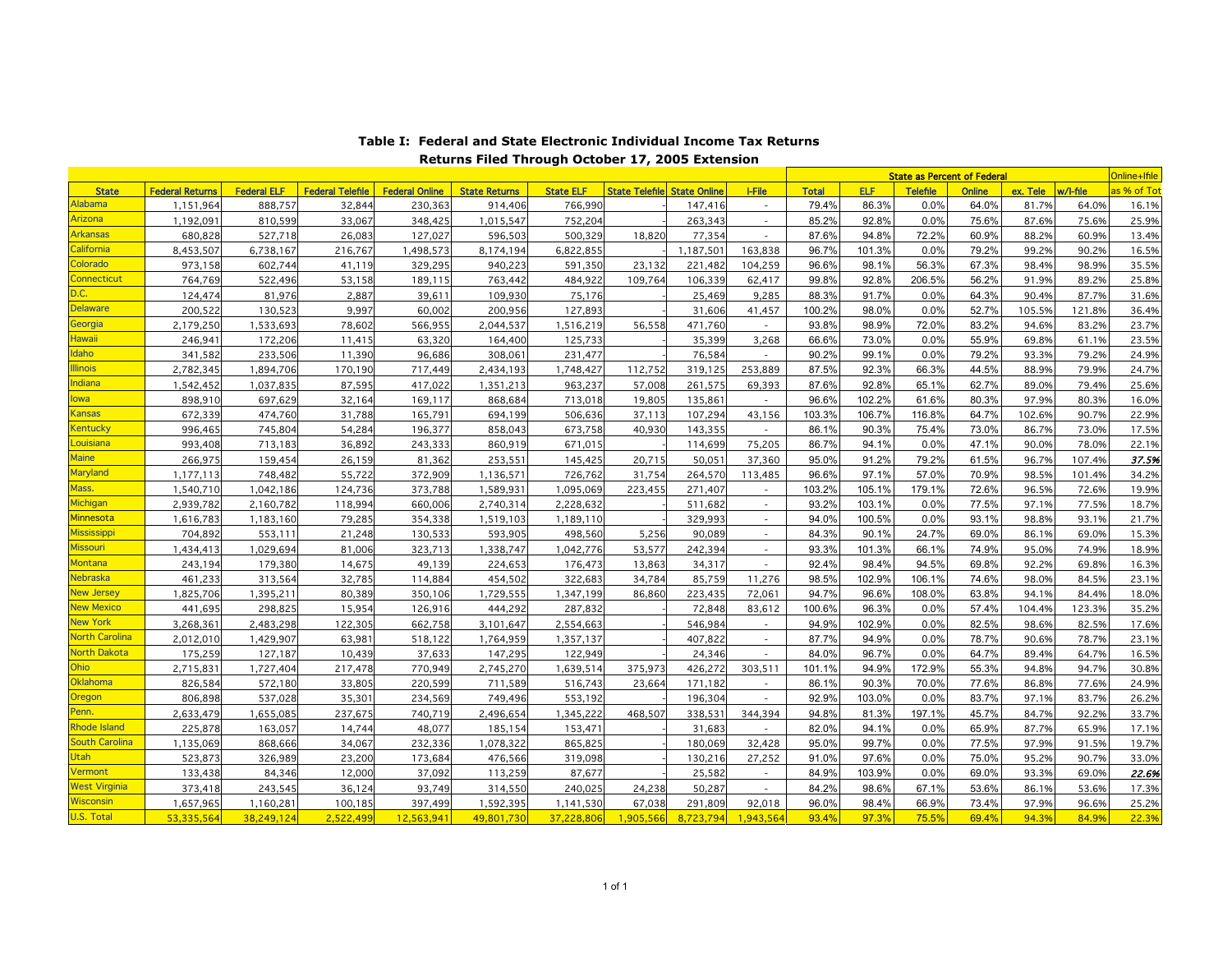# **Chart 1: Total State Electronic Returns as Proportion of Total Federal Electronic Returns (2005)**

<span id="page-4-0"></span>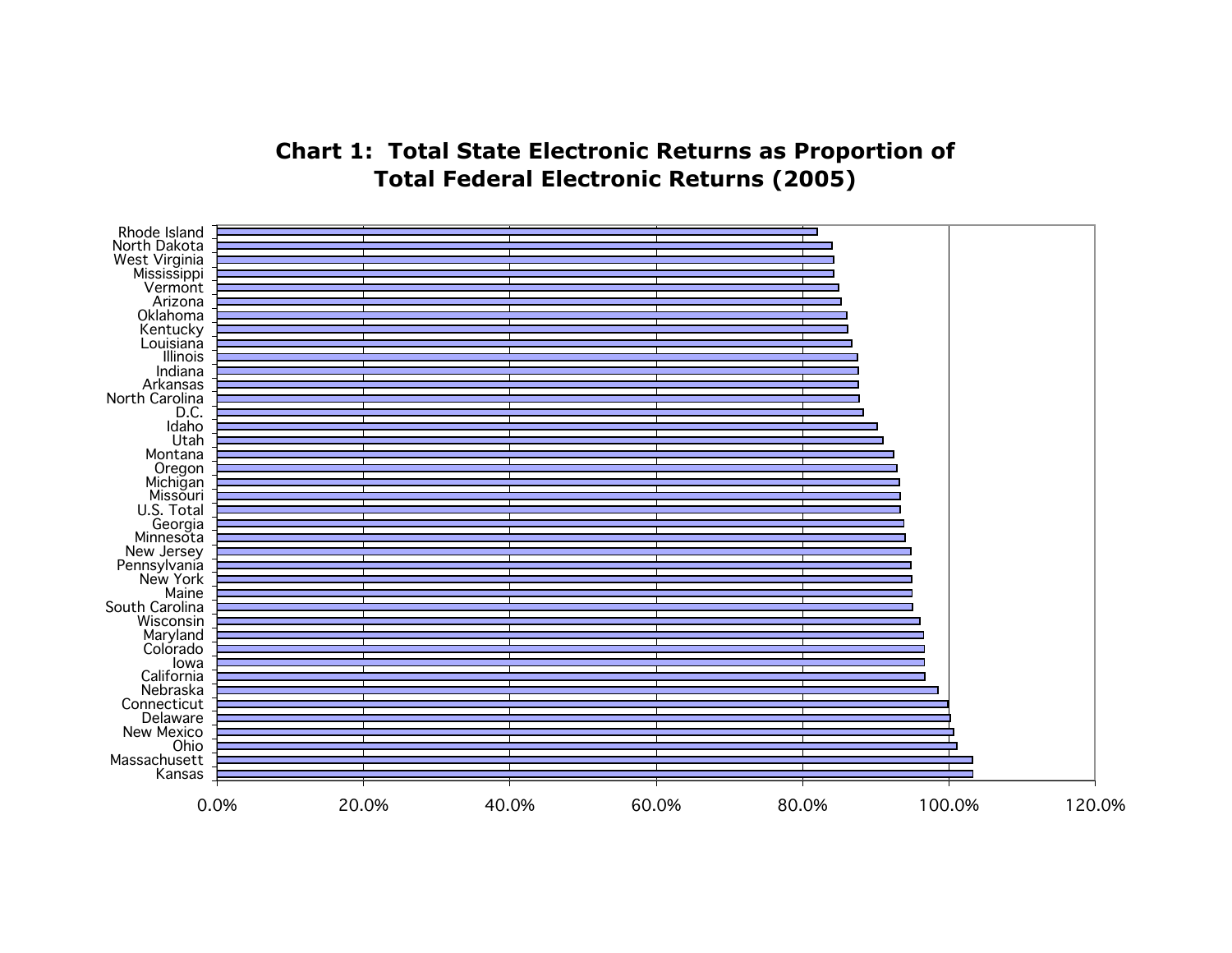# **Chart 2: Total State Electronic Returns (without Telefile) as a Proportion of Federal Returns (without Telefile) (2005)**

<span id="page-5-0"></span>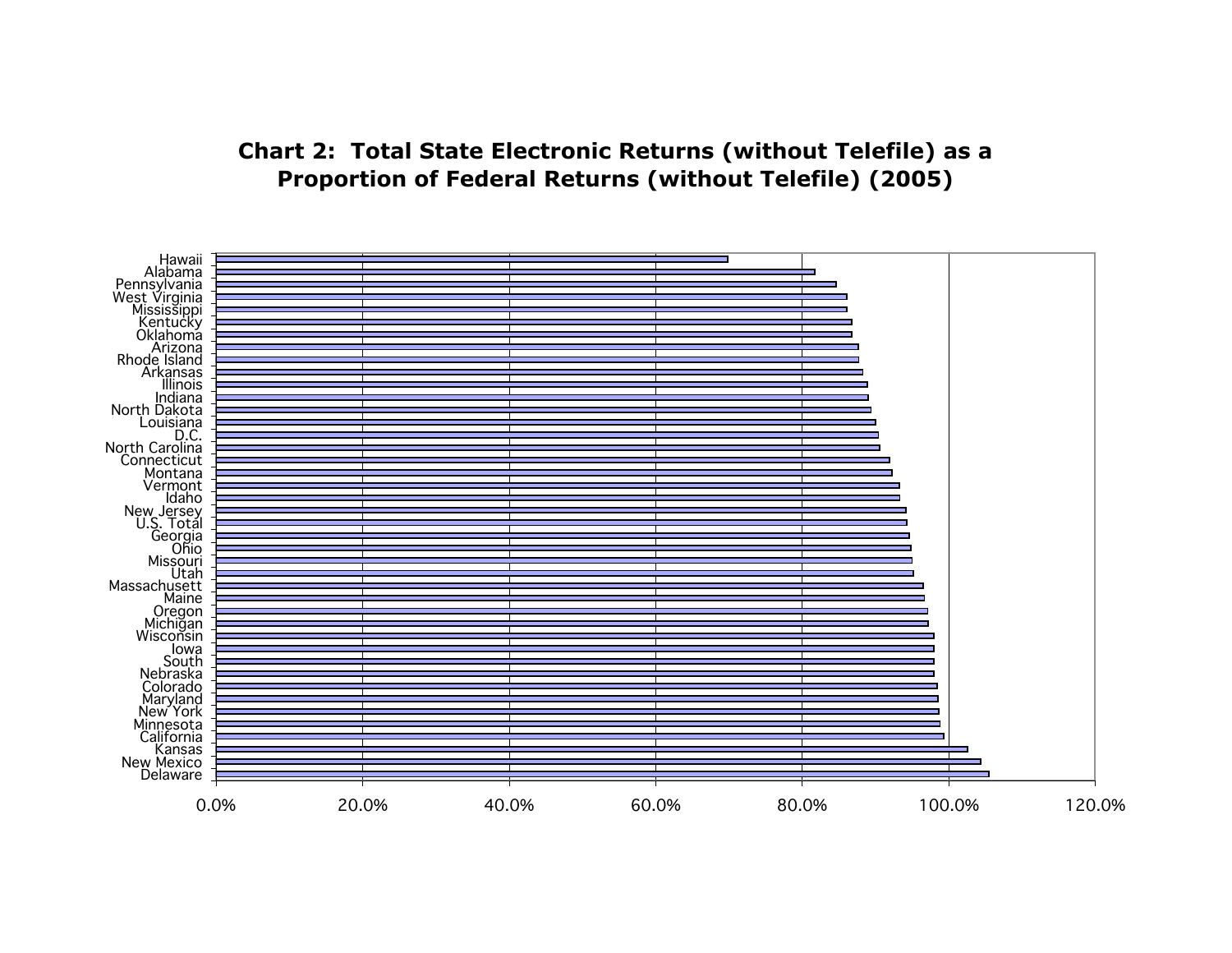## **Chart 3: State Practitioner-filed Electronic Returns as a Proportion of Federal Practitioner Electronic Returns (2005)**

<span id="page-6-0"></span>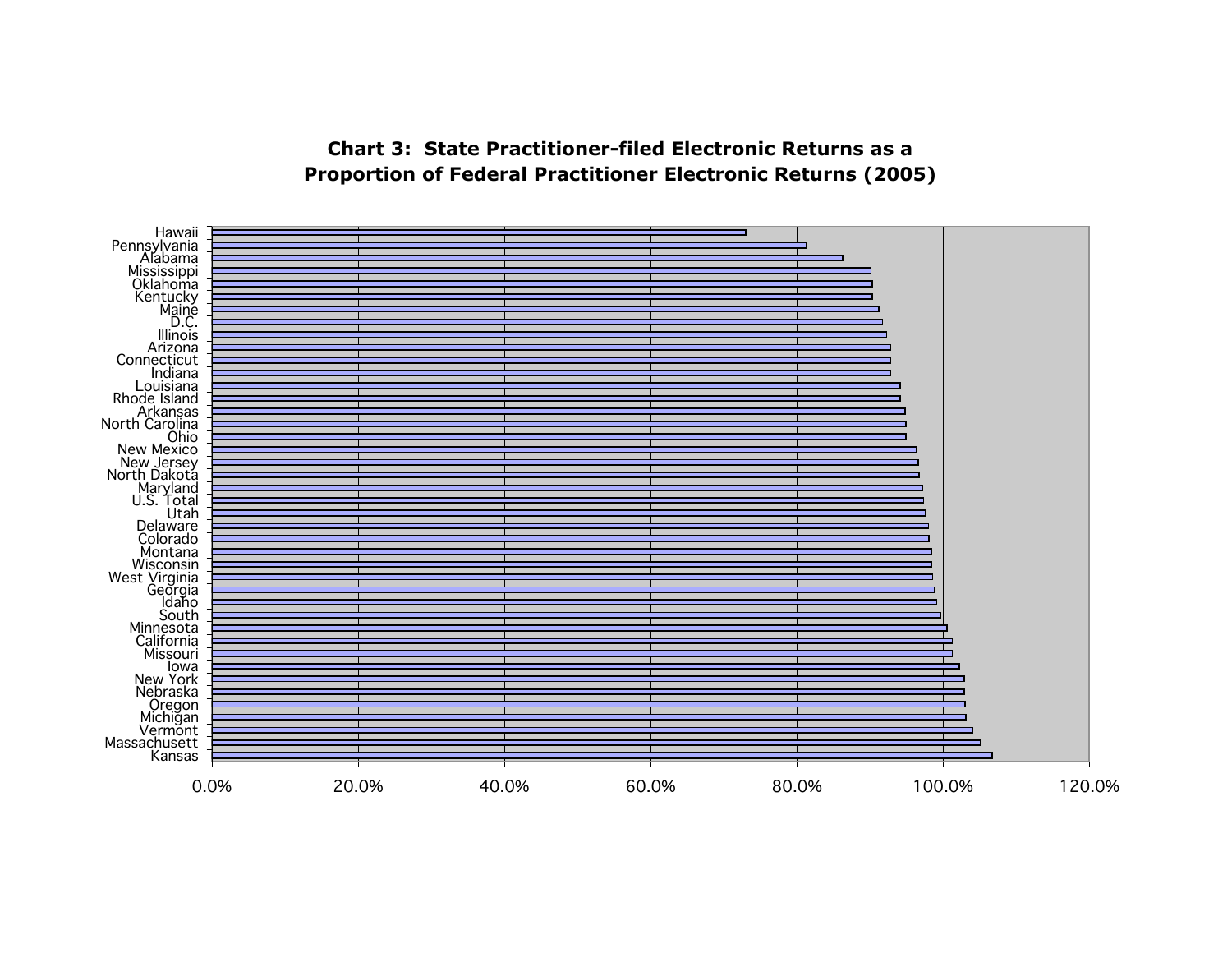**Chart 4: State Online Returns as a Proportion of Federal Online Returns (2005)**

<span id="page-7-0"></span>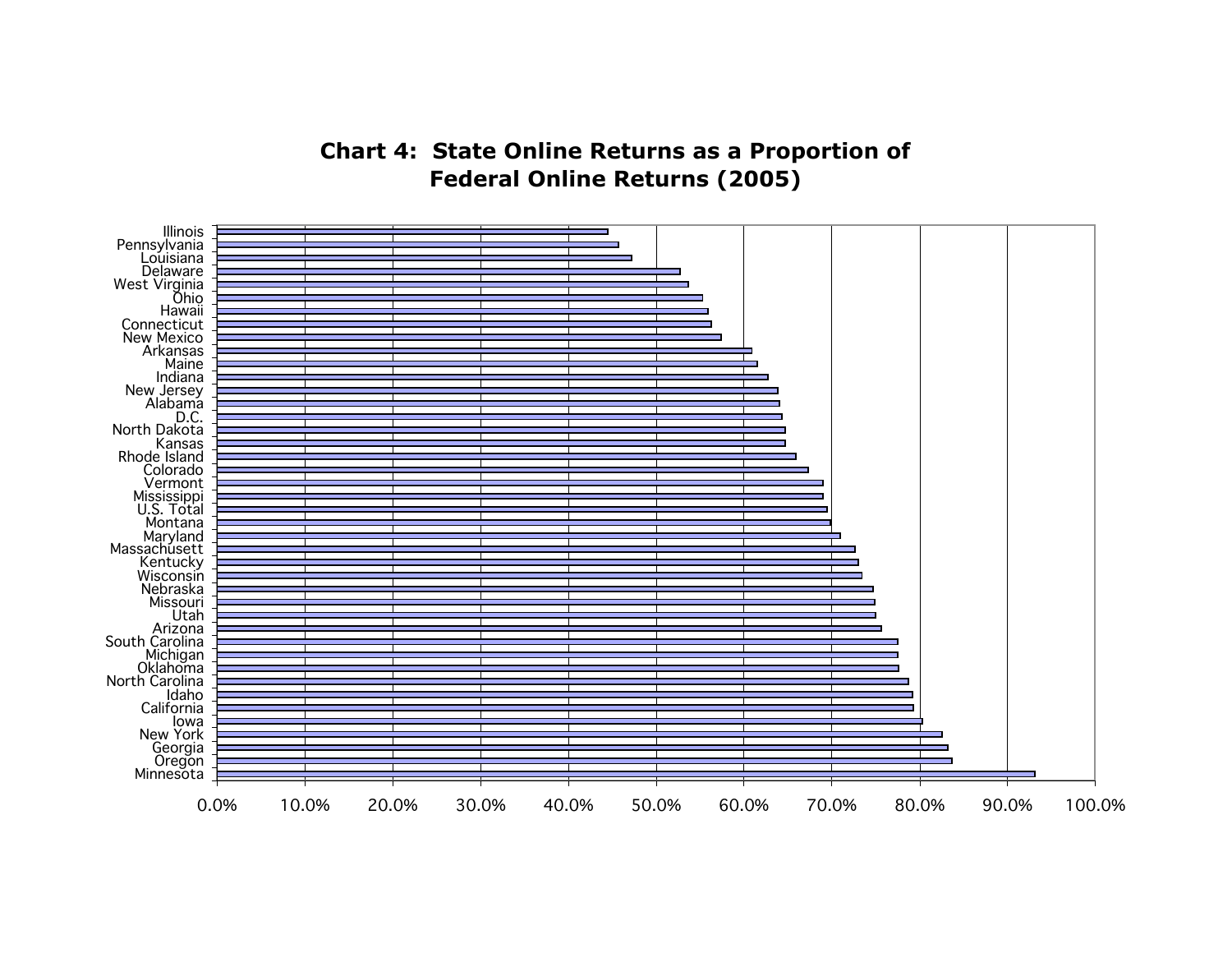# **Chart 5: State Online and Direct I-file Returns as a Proportion of Federal Online Returns (2005)**

<span id="page-8-0"></span>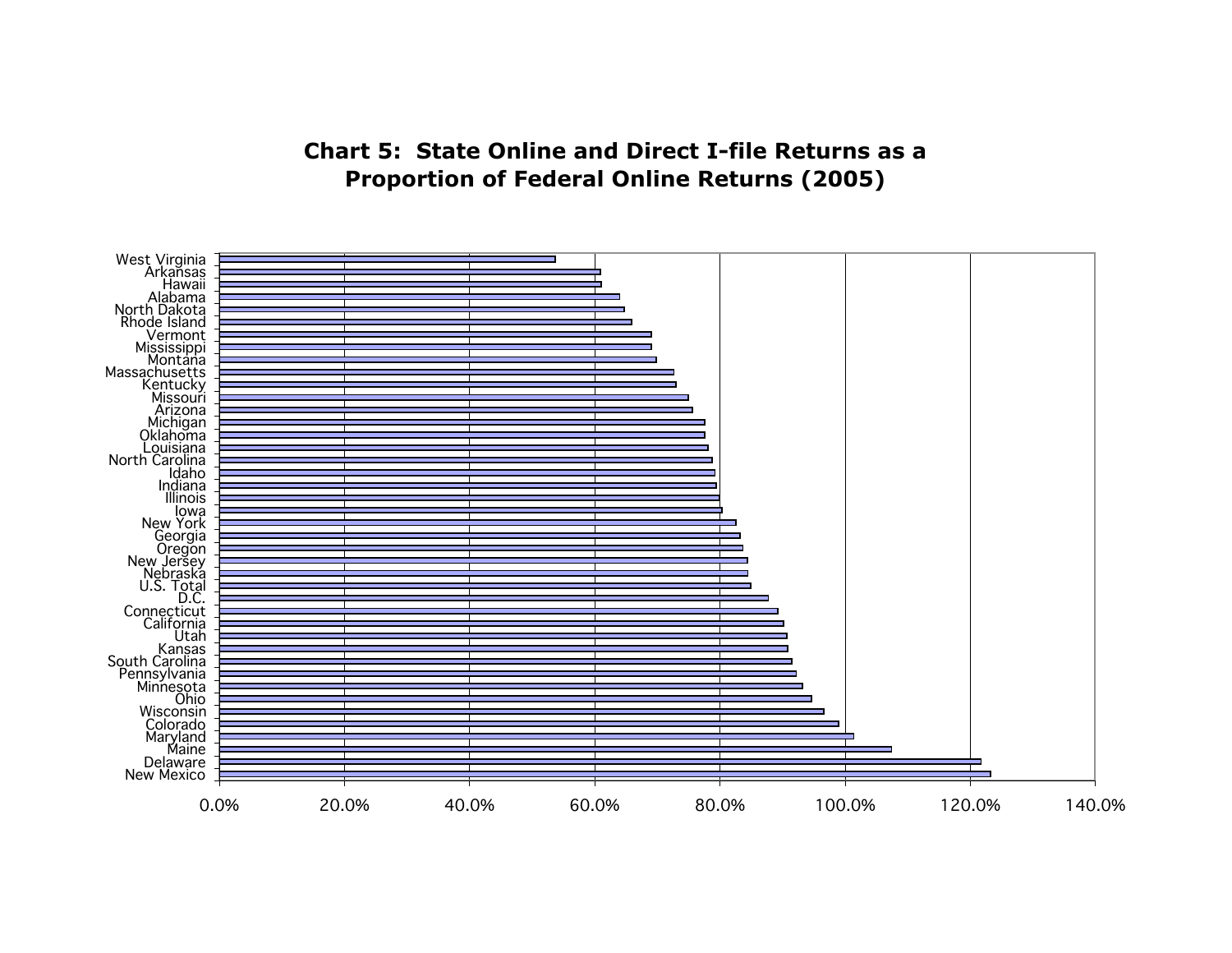# **Chart 6: Online and I-File Returns as Percent of Total Electronic Returns (Excluding Telefile) (2005)**

<span id="page-9-0"></span>